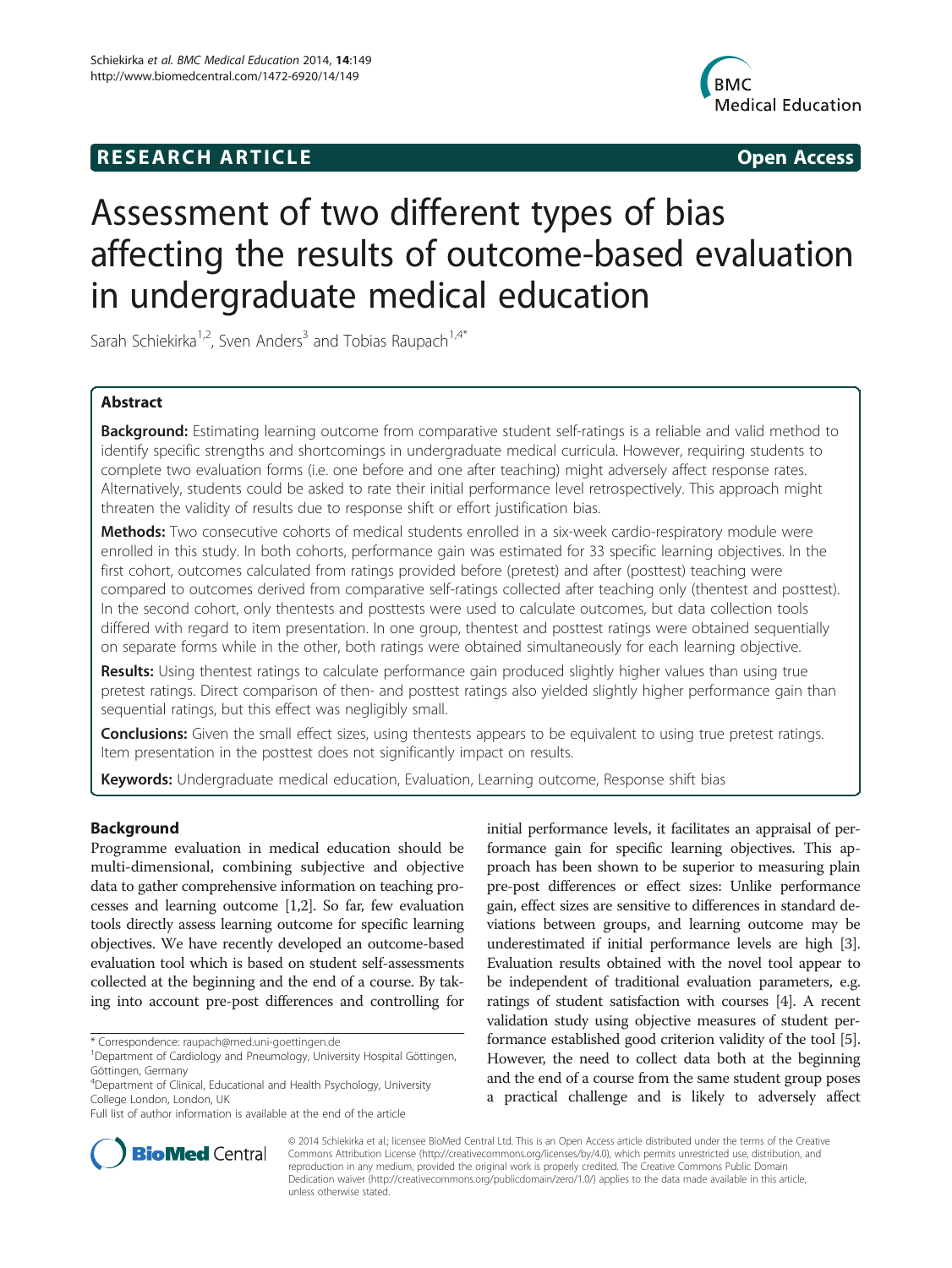response rates [\[6\]](#page-8-0). Given that students prefer evaluation activities to be kept to a minimum [[7\]](#page-8-0), higher response rates may be expected if self-ratings of initial and final performance levels are collected at one single time-point, e.g. the end of a course.

Research dating back to the 1970s indicated that asking individuals to retrospectively assess their past performance level in a so-called 'thentest' is likely to have a considerable impact on change scores reflecting differences between true pretests and posttests [\[8](#page-8-0)]. Various explanations for the observed differences between true pretest and retrospective thentest ratings (both targeting the same point in time) have been suggested. According to one theory, students self-rating their performance levels at the beginning of a course (true pretest) might overestimate their abilities as they lack a complete understanding of the complexity of the content taught. Following exposure to teaching, this understanding is likely to be more complete, resulting in less favourable thentest ratings of initial performance levels. In other words, exposure to teaching changes a student's internal standards to benchmark their own performance. This effect known as 'response shift bias' (RSB) has been investigated extensively [\[9](#page-8-0)]. It has been argued that change scores calculated from thentest and posttest ratings are more valid than scores calculated from true pretests and posttests [[8](#page-8-0)]. However, other studies have yielded evidence of artificial (i.e. invalid) inflation of change scores when using thentests: In one trial [\[10](#page-8-0)], students were asked to self-rate both their initial and their final performance levels at the end of a course. Results indicated a considerable improvement – however, the course was actually ineffective. One potential explanation for this phenomenon is that course participants assumed to have learned something in a course that was meant to be effective (implicit theories of change, [[11](#page-8-0)]). This 'expected change' was reflected in greater differences between thentest and posttest ratings. Likewise, students who have invested considerable resources in completing a course assignment might be prone to overestimating their learning outcome; this effect is called 'effort justification bias' [\[8](#page-8-0)].

Unlike the impact of response shift bias on thentest ratings, the effect of such implicit theories of change does not require a recalibration of internal standards. In both cases (response shift and implicit theories of change), the net effect is an inflation of change scores. While response shift is usually thought to increase the validity of evaluation results [\[12](#page-8-0)-[18\]](#page-8-0), effects related to implicit theories of change are generally thought to decrease validity.

Whichever the cause, any difference between true pretest and thentest ratings is likely to affect the results of the outcome-based evaluation tool as it uses student selfassessments to estimate performance gain. So far, the effect of using thentest ratings instead of true pretest ratings on performance gain has not been investigated. While the impact of response shift bias and implicit theories of change on single ratings and change scores has been researched in great depth, no previous study has evaluated their impact on estimated performance gain.

A second issue that has rarely been discussed in this context is the mode of data collection. Students selfrating their performance levels at the end of a course are usually asked to provide thentest ratings for all learning objectives first before completing a second questionnaire eliciting posttest ratings for all learning objectives. In this scenario, response shift – if present – might lead to an increase in change scores by prompting students to provide particularly bad ratings of their initial performance level. However, other forms of bias (e.g., implicit theories of change, effort justification bias) are less likely to confound results unless students are encouraged to directly compare their thentest and posttest ratings. Such comparison is less likely to occur if the two questionnaires are completed sequentially. An alternative approach could be to present students with one list of all learning objectives and ask them to provide both thentest and posttest ratings for each of them. As this will produce a 'visual change score', ratings might be influenced by implicit theories of change in that students believing to have learned a lot will provide inflated change scores. In this scenario, both response shift and implicit theories of change could be at work. A better understanding of these processes would be helpful to guide interpretation of evaluation results obtained with the outcome-based tool.

The aim of this study was to answer the following research questions:

- (1) What is the impact of using thentest ratings instead of true pretest ratings on performance gain as calculated with the novel evaluation tool?
- (2) How does the design of the data collection tool (i.e. sequential data collection vs. direct comparison of thentest and posttest ratings for specific learning objectives) impact on performance gain?

Based on the theoretical considerations outlined above, we derived the following hypotheses:

- (a) Thentest ratings are less positive than true pretest ratings, thus producing higher performance gain values.
- (b) Direct comparisons of thentest and posttest ratings for specific learning objectives yield higher performance gain values than sequential data collection, and this difference may reflect the bias introduced by implicit theories of change.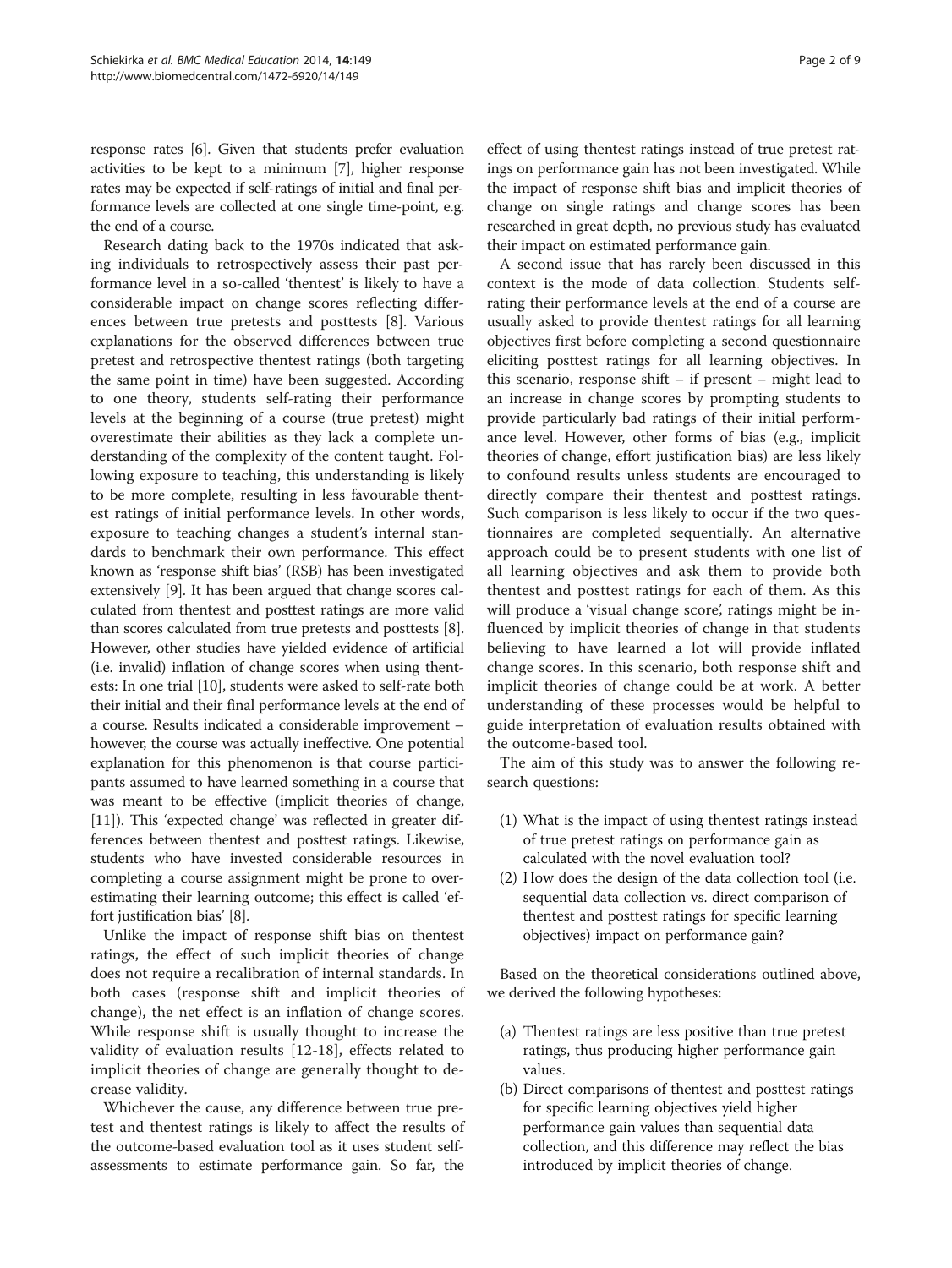As neither RSB nor implicit theories of change should alter posttest ratings, we also hypothesised that differences between performance gain derived from the two different data collection tools would be due to a change in thentest ratings but not posttest ratings.

## Methods

#### Research setting

The six-year undergraduate medical curriculum at our institution comprises two pre-clinical and three clinical years, followed by a practice year. The clinical part of the curriculum has a modular structure: There are 21 modules lasting two to seven weeks each; the sequence of modules is identical for all students. Thus, all students take part in a six-week, interdisciplinary cardio-respiratory module at the beginning of year four. Two consecutive cohorts of students enrolled in this module (summer 2011 and summer 2012) were invited to participate in two separate studies designed to address the two research questions. Students received an e-mail outlining the study rationale four weeks before the beginning of the module.

#### Study design

The outline of the study design is displayed in Figure 1.

Study 1: In order to address research question 1, study participants in summer 2011 were asked to provide selfassessments of their current performance level regarding 33 learning objectives on the first day of the cardiorespiratory module (true pretest). On the second day of the last week of the module, students provided selfassessments of their current performance level regarding the same 33 learning objectives (posttest) and, subsequently, retrospective ratings of their initial performance level regarding these objectives (thentest). Thus, posttest and thentest ratings were collected sequentially in this cohort.

Study 2: In order to address research question 2, no data collection was necessary at the beginning of the module in summer 2012. As in study 1, posttest and thentest ratings were collected during the last week of the module. However, study participants were stratified by sex and prior exam results and subsequently randomised to two different data collection methods: Students

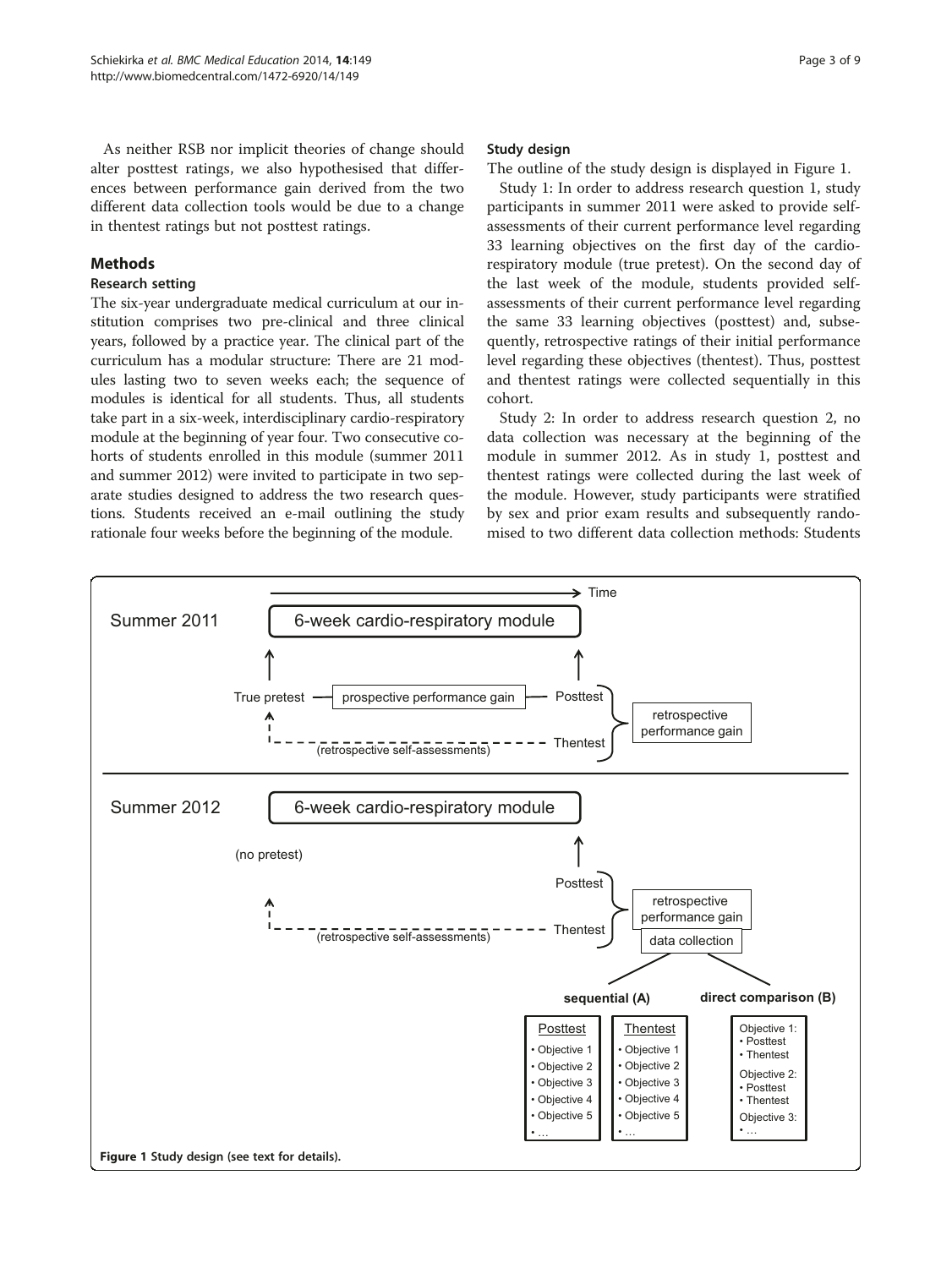in group A (sequential data collection as in cohort 1) provided posttest ratings regarding the 33 learning objectives printed on one list and, subsequently, thentest ratings regarding the same objectives on a second list. Students in group B (direct comparison) received only one list of learning objectives and were asked to provide both posttest and thentest ratings for each objective. Thus, differences between posttest and thentest ratings for specific learning objectives were instantly apparent to students in group B but not to students in group A. Students in group A were instructed not to actively compare their posttest and thentest ratings. Students in both groups completed the study questionnaires on the same day and at the same time but in different lecture theatres.

In both cohorts, basic demographic information (i.e., gender and age) was collected at study entry. In order to assess the comparability of the two cohorts, we also obtained student scores achieved in the summative endof-module examination consisting of 69 multiple choice questions assessing knowledge on the diagnosis and treatment of cardiovascular and respiratory disease. We used unique student identifier codes to facilitate matching of self-assessments and end-of-module examination data as well as to randomize study participants in summer 2012. Only the study coordinator (TR) had access to these codes, and all codes were deleted from the dataset prior to statistical analysis.

This study was an extension to the recently published validation study [\[5](#page-8-0)]. That study was reviewed by the institutional review board of Göttingen Medical School (application number 27/3/11). Ethical approval was waived because the study protocol was not deemed to represent biomedical or epidemiological research. We made every effort to comply with data protection rules. Study participation was voluntary, and all participants signed an informed consent form before entering the study.

## Calculation of performance gain and unit of analysis

The statements used for self-assessments were derived from the institution's Catalogue of Specific Learning Objectives (e.g., 'I know the five principal risk factors for the development of coronary artery disease'.). The same statements had been used in a previous study assessing criterion validity of the evaluation tool [\[5](#page-8-0)]. Student ratings were provided on 6-point scales anchored at 1 ('fully agree') and 6 ('completely disagree').

In a critical appraisal of research involving selfassessments, Lam [\[19](#page-8-0)] demonstrated how the unit of analysis impacts on evaluation results: Calculations can either be performed at the individual level (i.e. using data obtained from individual students as singular data points) or at the group level (i.e. using aggregated data by computing group means). The unit of analysis (individual or group) needs to be taken into account when reporting findings from evaluation studies since performance differences tend to be greater as the unit of analysis increases [[20](#page-8-0)]. We have previously shown that the outcome-based evaluation tool requires data to be analysed on the group-level in order to render valid results [[5](#page-8-0)]. Thus, aggregated data derived from the entire student cohort (summer 2011) or randomisation groups (summer 2012) were used in this study. Mean student self-assessments were used to calculate performance gain according to the following formulas:

Prospective Performance Gain  $[\%] = \frac{\mu_{\text{pretest}} - \mu_{\text{posttest}}}{\mu_{\text{pretest}} - 1} \times 100$  $\text{Retrospective Performance Gain}$  [%] =  $\frac{\mu_{\text{thentest}} - \mu_{\text{posttest}}}{\mu_{\text{thentest}} - 1} \times 100$ 

## Statistical analysis

Differences between groups were assessed by  $\chi^2$  tests (dichotomous variables) and t-Tests (continuous variables). Differences between true pretest and thentest ratings (summer 2011) as well as between the two data collection tools (summer 2012) were also expressed as Cohen's d [[21](#page-8-0)] with values of 0.2 indicating small and values of 0.8 large effects. The specific research questions were addressed as follows:

- (1) Effect sizes of the difference in true pretest ratings and thentest ratings of initial performance levels for the 33 learning objectives were displayed as a histogram. Negative effect sizes indicated that thentest ratings were more pessimistic than true pretest ratings; according to our hypothesis and the available literature, we expected most of the 33 effect sizes to be negative. Agreement between prospective and retrospective performance gain values was assessed by means of a Pearson correlation.
- (2) Effect sizes of differences between the two methods of data collection (sequential/direct comparison) were calculated for thentest and posttest ratings. These effect sizes were displayed in two separate histograms. In both cases, negative effect sizes indicated that ratings were more pessimistic in group B (direct comparison). Agreement between performance gain values derived from the two different data collection tools was assessed by means of a Pearson correlation.

## Results

## Response rates and sample characteristics

In summer 2011, 115 out of 145 students enrolled in the cardio-respiratory module gave written consent to participate in the study (response rate 79.3%). A total of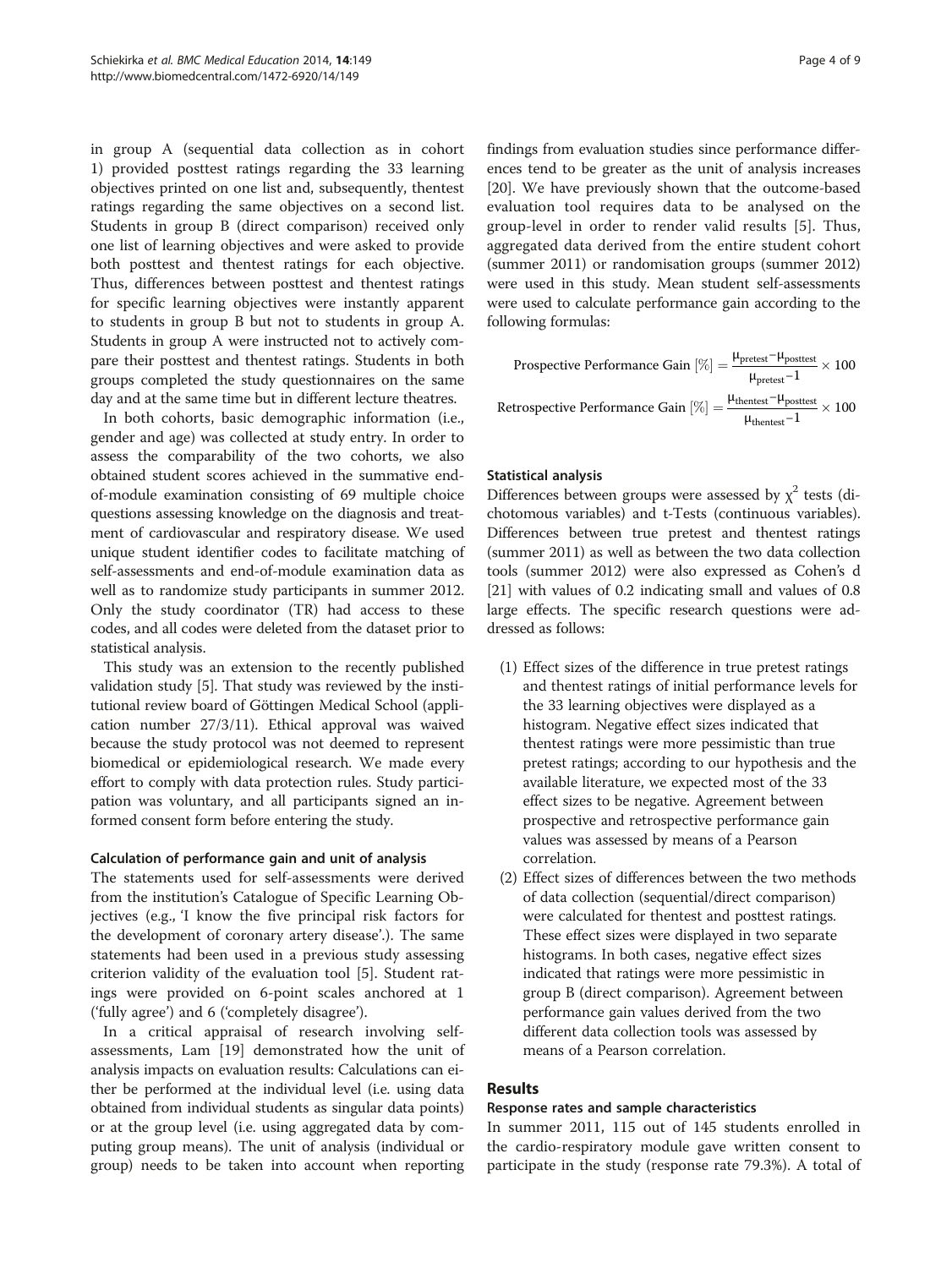32 students did not participate in the second data collection in the last week of the module and had to be excluded, leaving 83 students with complete data available for the analysis (final response rate 57.2%). In summer 2012, 106 out of 133 students enrolled in the module gave written consent to participate (response rate 79.7%). Again, 32 students dropped out of the study; thus, complete data were available for 74 students (final response rate 55.6%). There was no significant difference in the age of study completers between the two cohorts  $(25.0 \pm 2.4 \text{ vs. } 24.5 \pm 2.6; t(155) = 1.118; p = 0.265)$ , but the proportion of females was smaller in summer 2011 (50/ 83) than in summer 2012 (56/74;  $\chi^2(1) = 4.249$ ; p = 0.039). Percent scores achieved in the end-of-module examination were similar in the two cohorts  $(81.0 \pm 7.3 \text{ vs. } 79.6 \pm 7.3 \text{ vs. } 79.6 \pm 7.3 \text{ vs. } 79.6 \pm 7.3 \text{ vs. } 79.6 \pm 7.3 \text{ vs. } 79.6 \pm 7.3 \text{ vs. } 79.6 \pm 7.3 \text{ vs. } 79.6 \pm 7.3 \text{ vs. } 79.6 \pm 7.3 \text{ vs. } 79.6 \pm 7.3 \text{ vs. } 79.6 \pm 7.3 \$ 9.5;  $t(153) = 1.0789$ ;  $p = 0.282$ ).

## Comparison between true prospective and retrospective performance gain (summer 2011)

Mean true pretest ratings for individual learning objectives collected at the beginning of the module ranged from 2.87 to 5.90 with smaller values indicating more positive self-assessments (see Table [1](#page-5-0)). Thentest ratings collected at the end of the module ranged from 3.23 to 5.74. Effect sizes of the differences between both ratings for each of the 33 learning objectives are displayed in Figure [2.](#page-6-0) Effect sizes ranged from −0.75 to 0.48 and were negative for 26 out of 33 learning objectives (mean effect size −0.18, indicating a small effect). Prospective performance gain values ranged from 12.0% to 95.3% with a mean gain of 58.9%. Retrospective performance gain values were slightly higher (range: 14.7% to 95.1%; mean: 62.2%). There was a strong and significant correlation between prospective and retrospective performance gain values  $(r = 0.975; p < 0.001;$  see Figure [3\)](#page-6-0). In summary, these data supported hypothesis (a).

## Impact of the design of the data collection tool on thentest ratings (summer 2012)

In group A (sequential data collection), mean thentest ratings ranged from 2.85 to 5.69; in group B (direct comparison), ratings ranged from 3.63 to 5.66. Effect sizes of the differences between thentest ratings for each of the 33 learning objectives are displayed in Figure [4A](#page-6-0). They ranged from −0.55 to 0.42 and were negative for 25 out of 33 learning objectives (mean effect size −0.14, indicating a small effect).

In group A, mean posttest ratings ranged from 1.21 to 3.98; in group B, ratings ranged from 1.31 to 4.69. Effect sizes of the differences between posttest ratings for each of the 33 learning objectives are displayed in Figure [4B](#page-6-0). They ranged from −0.50 to 0.58 and were negative for 13 out of 33 learning objectives (mean effect size −0.01, indicating almost no effect).

Retrospective performance gain was generally higher than in the summer 2011 cohort: In group A, values ranged from 36.6% to 88.4% (mean: 66.0%). Very similar values were found in group B (range: 20.8% to 90.7%; mean: 67.4%). There was a strong and significant correlation between retrospective performance gain values derived from the two different data collection tools  $(r = 0.890;$ p < 0.001; see Figure [5](#page-7-0)). In summary, our hypothesis (b) was not strongly supported by the data.

## **Discussion**

This study provides insight into the impact of different types of bias on the results of our outcome-based evaluation tool. In accordance with the literature on response shift bias, we found thentest self-ratings of student performance to be more pessimistic than true pretest ratings. However, the mean effect size of this difference was below 0.2, and performance gain values derived from posttests and true pretests were very similar to performance gain values derived from posstests and thentests (mean difference: 3.3%). As expected, the design of the data collection tool did not impact on posttest ratings. Since response shift bias can be assumed to have had a similar effect in both groups, the slightly more pessimistic thentest ratings observed in group B (direct comparison) possibly reflect a minor impact of implicit theories of change in that students directly comparing their thentest and posttest ratings might deliberately inflate the difference between the two if they believed to have learned a lot. However, the mean effect size of the difference between thentest ratings on the two forms was small, and there was virtually no impact on performance gain (mean difference: 1.4%). In summary, using thentests instead of true pretests increases performance gain by a small amount (presumably due to response shift bias). Allowing students to directly compare their thentest and posttest ratings leads to a further but smaller increase in performance gain (presumably due to implicit theories of change).

One practical implication of these findings is that collection of true pretest ratings is not required. This could facilitate a substantial reduction of evaluation activities, thus potentially increasing response rates as students at our institution have expressed a preference for fewer evaluations [\[7](#page-8-0)]. In addition, the use of only one data collection point obviates the need for matching students who participated in the first data collection to students who participated in the second one. Matching procedures of this kind typically involve asking students to provide identifying information or codes which can be ethically challenging and is also likely to reduce students' willingness to participate. Based on this study, our outcome-based evaluation tool can be modified to improve its practicability.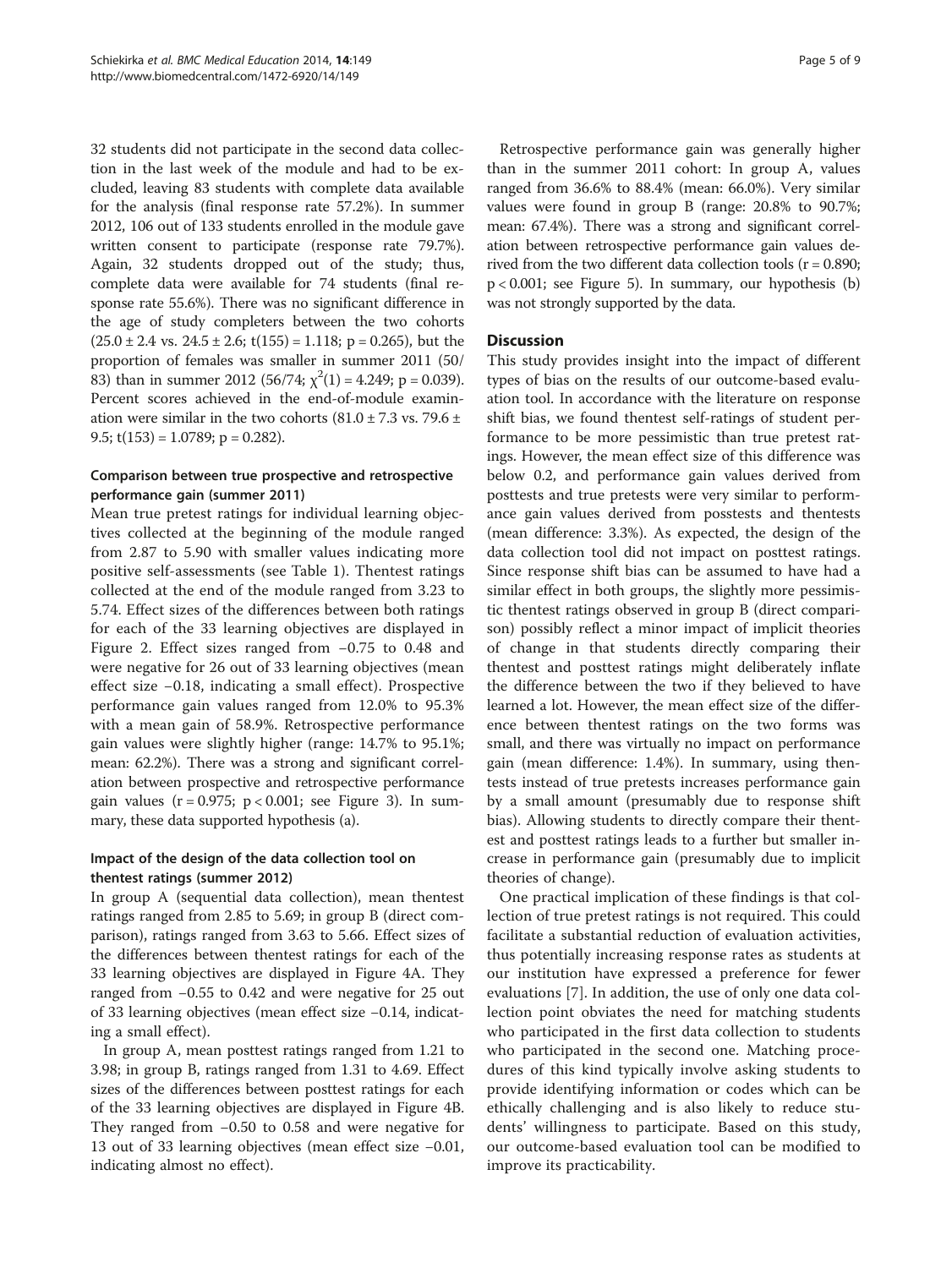| Learning objectives          | Summer 2011<br>Initial performance level |                               | Summer 2012                       |                               |                                   |                                 |
|------------------------------|------------------------------------------|-------------------------------|-----------------------------------|-------------------------------|-----------------------------------|---------------------------------|
|                              |                                          |                               | <b>Thentest rating</b>            |                               | <b>Posttest rating</b>            |                                 |
|                              | True pretest<br>$(n = 83)$               | <b>Thentest</b><br>$(n = 83)$ | Group A:<br>sequential $(n = 42)$ | Group B:<br>direct $(n = 32)$ | Group A:<br>sequential $(n = 42)$ | Group B:<br>direct ( $n = 32$ ) |
| Acute bronchitis             | $4.35 \pm 1.31$                          | $4.75 \pm 1.24$               | $5.00 \pm 0.99$                   | $4.56 \pm 1.13$               | $3.21 \pm 1.46$                   | $3.09 \pm 1.06$                 |
| Pericarditis                 | $5.90 \pm 0.30$                          | $5.51 \pm 1.13$               | $5.50 \pm 1.11$                   | $5.50 \pm 1.27$               | $2.74 \pm 1.48$                   | $2.34 \pm 1.45$                 |
| Acute arterial occlusion     | $3.82 \pm 1.46$                          | $4.13 \pm 1.40$               | $4.10 \pm 1.30$                   | $4.53 \pm 1.32$               | $1.74 \pm 1.31$                   | $1.69 \pm 0.93$                 |
| Acute myocardial infarction  | $3.14 \pm 1.41$                          | $3.63 \pm 1.62$               | $3.93 \pm 1.40$                   | $4.41 \pm 1.37$               | $1.36 \pm 0.53$                   | $1.63 \pm 1.04$                 |
| Aortic aneurysm & dissection | $5.19 \pm 1.38$                          | $4.91 \pm 1.53$               | $5.40 \pm 1.17$                   | $5.38 \pm 1.21$               | $1.55 \pm 0.77$                   | $1.47 \pm 1.05$                 |
| Aortic stenosis              | $4.58 \pm 1.35$                          | $4.94 \pm 1.36$               | $5.22 \pm 1.15$                   | $5.19 \pm 1.15$               | $1.74 \pm 0.99$                   | $2.00 \pm 1.08$                 |
| Asthma                       | $5.14 \pm 1.10$                          | $5.31 \pm 1.13$               | $5.02 \pm 1.33$                   | $5.34 \pm 1.34$               | $2.05 \pm 1.13$                   | $2.13 \pm 0.98$                 |
| Atherosclerosis              | $2.94 \pm 1.38$                          | $3.39 \pm 1.38$               | $3.32 \pm 1.29$                   | $3.84 \pm 1.51$               | $1.79 \pm 0.81$                   | $1.94 \pm 1.22$                 |
| Chronic bronchitis           | $4.28 \pm 1.48$                          | $4.66 \pm 1.37$               | $4.56 \pm 1.34$                   | $4.78 \pm 1.29$               | $2.29 \pm 1.18$                   | $2.03 \pm 1.09$                 |
| COPD                         | $5.42 \pm 0.80$                          | $5.34 \pm 1.23$               | $5.29 \pm 1.10$                   | $5.34 \pm 1.31$               | $1.60 \pm 0.94$                   | $1.94 \pm 1.01$                 |
| Pulmonary emphysema          | $5.42 \pm 0.68$                          | $5.48 \pm 1.02$               | $5.29 \pm 1.03$                   | $5.19 \pm 1.42$               | $2.64 \pm 1.48$                   | $2.31 \pm 1.23$                 |
| Endocarditis                 | $5.55 \pm 0.97$                          | $5.52 \pm 1.17$               | $5.51 \pm 1.31$                   | $5.66 \pm 1.13$               | $2.02 \pm 1.39$                   | $1.91 \pm 1.15$                 |
| Tetralogy of Fallot          | $5.18 \pm 1.33$                          | $5.01 \pm 1.61$               | $5.12 \pm 1.74$                   | $5.38 \pm 1.52$               | $1.57 \pm 1.35$                   | $1.41 \pm 1.23$                 |
| Congestive heart failure     | $4.59 \pm 1.31$                          | $5.07 \pm 1.34$               | $4.76 \pm 1.48$                   | $5.41 \pm 1.24$               | $1.64 \pm 0.79$                   | $1.59 \pm 1.10$                 |
| Arterial hypertension        | $3.58 \pm 1.42$                          | $4.56 \pm 1.21$               | $4.44 \pm 1.48$                   | $4.69 \pm 1.33$               | $3.14 \pm 1.49$                   | $2.34 \pm 1.23$                 |
| Influenza                    | $2.87 \pm 1.44$                          | $3.81 \pm 1.40$               | $4.27 \pm 1.58$                   | $4.59 \pm 1.48$               | $2.48 \pm 1.35$                   | $2.47 \pm 1.22$                 |
| Cardiomyopathy               | $5.73 \pm 0.59$                          | $5.55 \pm 0.93$               | $5.50 \pm 1.18$                   | $5.59 \pm 1.16$               | $2.64 \pm 1.21$                   | $2.53 \pm 1.11$                 |
| Coronary artery disease      | $2.93 \pm 1.53$                          | $3.23 \pm 1.32$               | $2.85 \pm 1.30$                   | $3.63 \pm 1.58$               | $1.21 \pm 0.47$                   | $1.31 \pm 1.00$                 |
| Pulmonary embolism           | $5.67 \pm 0.61$                          | $5.68 \pm 0.83$               | $5.37 \pm 0.99$                   | $5.22 \pm 1.39$               | $2.45 \pm 1.15$                   | $2.41 \pm 1.16$                 |
| Mitral regurgitation         | $4.69 \pm 1.22$                          | $4.99 \pm 1.26$               | $4.90 \pm 1.15$                   | $5.28 \pm 1.05$               | $2.07 \pm 0.89$                   | $2.25 \pm 1.02$                 |
| Myocarditis                  | $4.96 \pm 1.13$                          | $5.28 \pm 1.03$               | $5.15 \pm 1.26$                   | $5.44 \pm 1.16$               | $2.38 \pm 1.06$                   | $2.31 \pm 0.93$                 |
| Peripheral artery disease    | $4.95 \pm 1.38$                          | $5.21 \pm 1.28$               | $4.83 \pm 1.47$                   | $4.88 \pm 1.54$               | $2.17 \pm 1.31$                   | $2.47 \pm 1.61$                 |
| Patent foramen ovale         | $5.45 \pm 0.94$                          | $5.45 \pm 1.06$               | $5.46 \pm 1.00$                   | $5.66 \pm 1.13$               | $2.90 \pm 1.59$                   | $2.69 \pm 1.53$                 |
| Pleural effusion             | $5.32 \pm 0.89$                          | $5.33 \pm 1.02$               | $5.07 \pm 1.37$                   | $5.41 \pm 1.16$               | $2.69 \pm 1.28$                   | $2.91 \pm 1.25$                 |
| Pneumonia                    | $4.59 \pm 1.43$                          | $4.85 \pm 1.30$               | $4.98 \pm 1.29$                   | $5.31 \pm 1.12$               | $2.31 \pm 1.35$                   | $2.41 \pm 1.39$                 |
| Pneumothorax                 | $3.48 \pm 1.36$                          | $3.99 \pm 1.37$               | $4.32 \pm 1.46$                   | $4.59 \pm 1.39$               | $2.33 \pm 1.20$                   | $2.19 \pm 1.15$                 |
| Pulmonary hypertension       | $4.49 \pm 1.37$                          | $5.30 \pm 1.01$               | $5.10 \pm 1.18$                   | $5.22 \pm 1.39$               | $3.36 \pm 1.64$                   | $3.28 \pm 1.33$                 |
| Interstitial lung disease    | $5.60 \pm 0.87$                          | $5.74 \pm 0.70$               | $5.69 \pm 0.72$                   | $5.66 \pm 1.04$               | $3.98 \pm 1.56$                   | $4.69 \pm 1.31$                 |
| Cardiac arrhythmias          | $4.25 \pm 1.61$                          | $4.88 \pm 1.48$               | $5.19 \pm 1.19$                   | $5.31 \pm 1.38$               | $2.05 \pm 1.04$                   | $2.16 \pm 1.44$                 |
| Cardiogenic shock            | $4.55 \pm 1.20$                          | $4.76 \pm 1.23$               | $4.76 \pm 1.19$                   | $4.97 \pm 1.20$               | $3.00 \pm 1.23$                   | $2.88 \pm 1.19$                 |
| Rheumatic fever              | $5.00 \pm 1.13$                          | $5.51 \pm 0.98$               | $5.50 \pm 0.99$                   | $5.50 \pm 0.95$               | $3.02 \pm 1.41$                   | $2.91 \pm 1.15$                 |
| Smoking                      | $5.63 \pm 0.71$                          | $5.37 \pm 1.34$               | $5.43 \pm 1.25$                   | $5.50 \pm 1.30$               | $1.86 \pm 1.46$                   | $2.31 \pm 1.66$                 |
| Tuberculosis                 | $5.40 \pm 0.84$                          | $5.49 \pm 0.88$               | $5.14 \pm 1.20$                   | $5.34 \pm 1.21$               | $3.45 \pm 1.66$                   | $3.44 \pm 1.50$                 |

## <span id="page-5-0"></span>Table 1 Student self-assessments for 33 specific learning objectives (1 = most positive rating; 6 = most negative rating)

Data are presented as means ± standard deviations. COPD, chronic obstructive pulmonary disease.

## Comparison with previous studies

The effects of response shift on self-assessments has been researched in considerable depth [\[9,12](#page-8-0),[13,16,17](#page-8-0)]. However, many of these studies focussed on fields other than medical education (e.g., quality of life measurement [[22\]](#page-8-0)). As response shift and related origins of bias are context-specific [[11\]](#page-8-0), these earlier findings cannot be directly transferred to undergraduate medical education. In addition, previous studies mainly considered the impact of different types of bias on singular ratings or change scores. As performance gain is calculated by dividing the difference between pre- and post-ratings by initial performance levels, it represents a novel measure of teaching quality. Knowing the impact of different types of bias on its results will help to interpret evaluation data.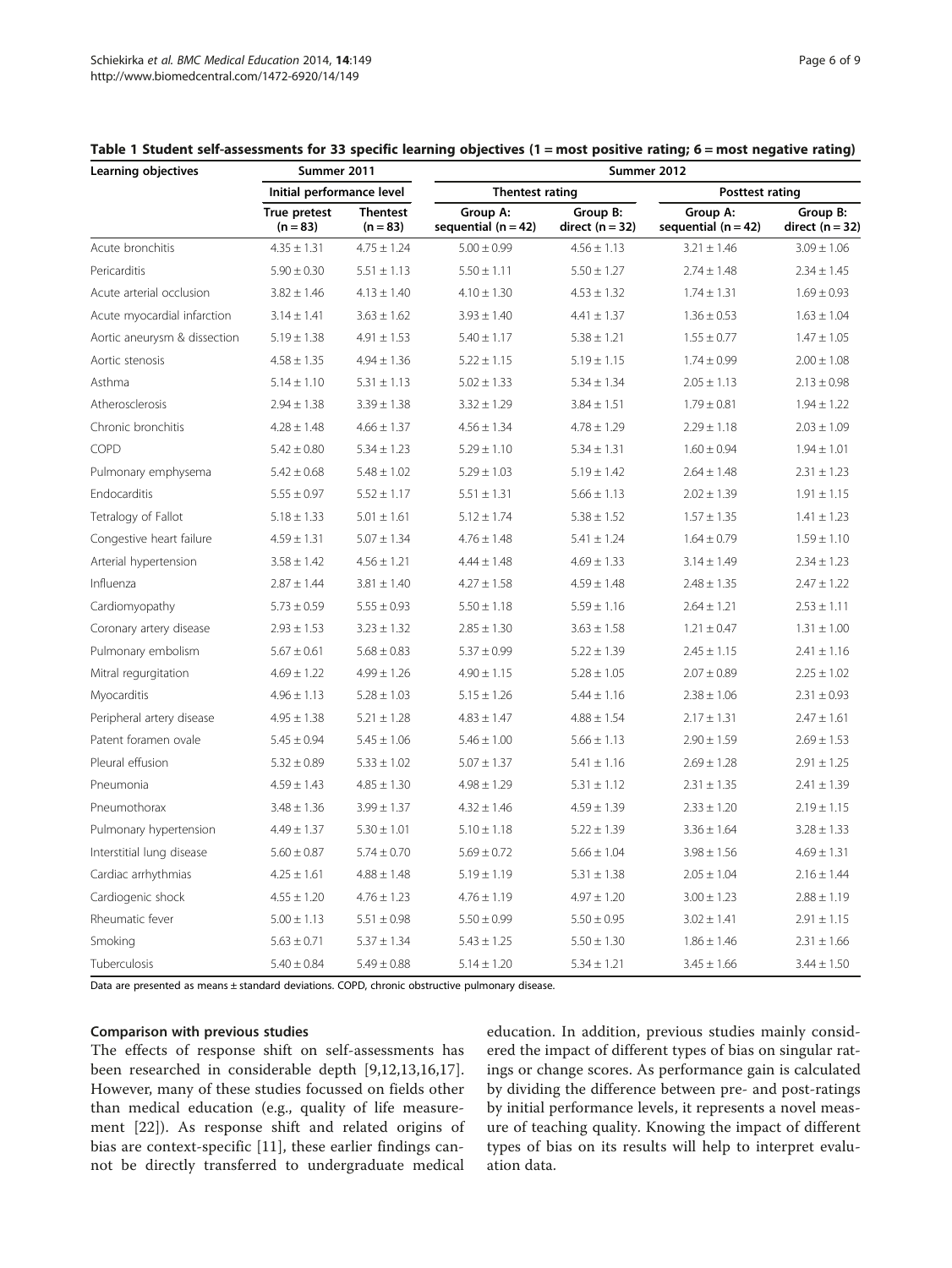<span id="page-6-0"></span>

So far, very few studies have addressed the impact of questionnaire format on thentest ratings. In one study on the effectiveness of a parenting skills course, participants were asked to provide posttest and thentest ratings at the end of the teaching intervention. The data collection tool used in that study consisted of one form with all statements listed in the middle. Participants were asked to enter their thentest ratings in a column left to these statements. They were then required to cover the thentest column before completing the posttest column which was on the right side of the statements. Although this prevented participants from actively comparing their





thentest and posttest ratings, the authors report a 'significant tendency to magnify change scores' [\[8\]](#page-8-0). While this interpretation probably refers to the underlying psychological processes rather than a deliberate decision, our study specifically aimed at assessing the effect of allowing students to manipulate their change score. When presented with a questionnaire that allowed them to directly compare their initial and final performance levels, our students tended to provide more pessimistic thentest ratings. No difference was noted between the two groups regarding posttest ratings, suggesting that these were unaffected by the design of the data collection tool.

#### Limitations and suggestions for further research

One particular strength of the present study is its randomised design to assess the impact of questionnaire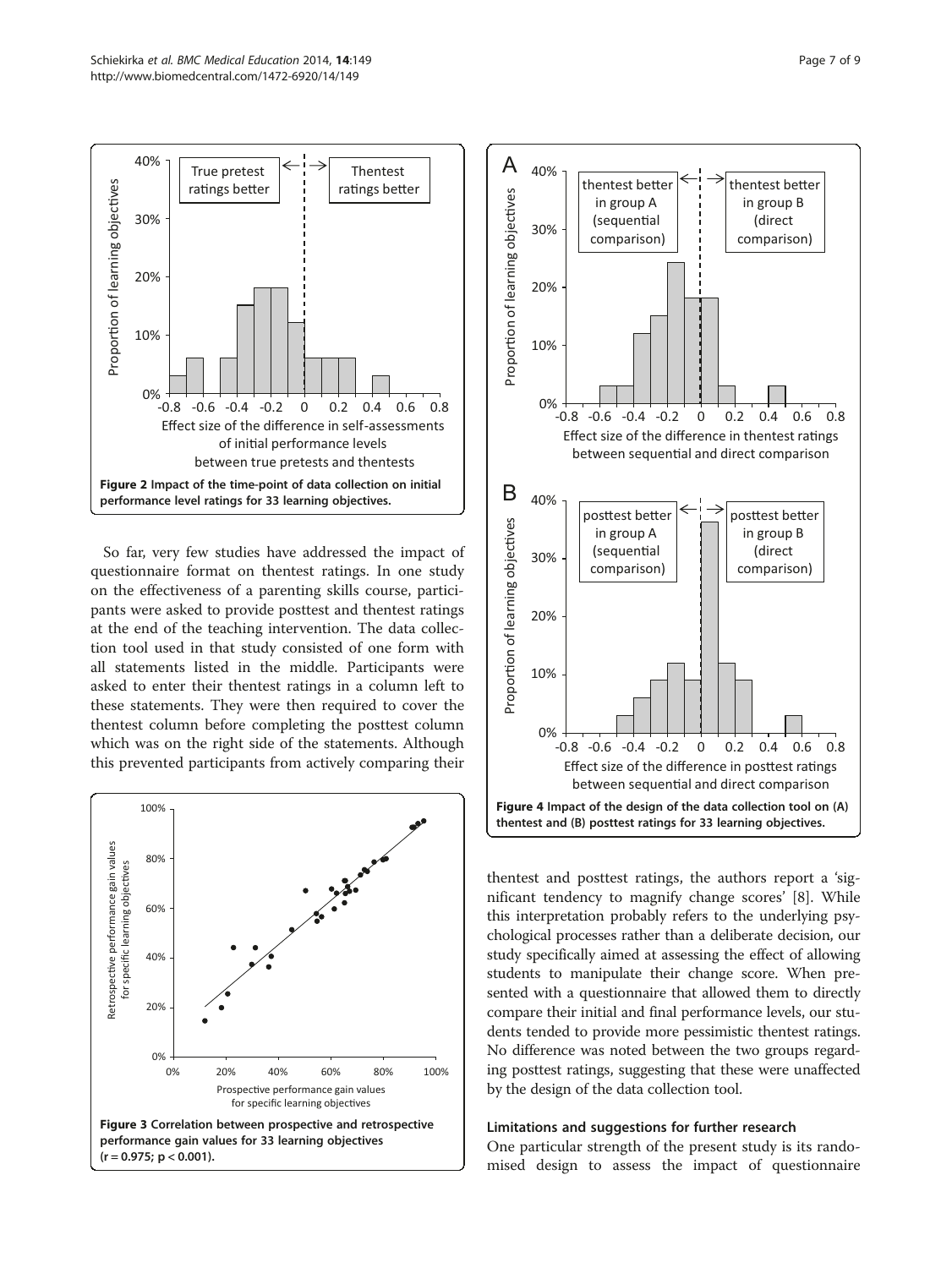<span id="page-7-0"></span>

format on thentest ratings. However, the generalisability of our findings is limited by the monocentric nature of the study as data were collected in one particular module at one German medical school. We tried to ensure high content validity of the questionnaires by including items that had undergone multiple revision and had been used in a previous validation study [[5\]](#page-8-0). Since these items were specific to cardiology and pulmonology and more/less advanced students might be more or less susceptible to the types of bias considered, further research involving larger student groups and covering more subject areas seems warranted. Some related issues are discussed in more detail below.

Our data were derived from two relatively large student cohorts, but response rates were moderate. Response rates for studies involving the completion of multiple questionnaires are usually lower than for studies with just one data collection point. In addition, participation rates observed in this study are comparable to those reported by other groups [\[6\]](#page-8-0). Considering that similar response rates have been observed in real life evaluation practices in undergraduate medical education [[4,23,24\]](#page-8-0), students participating in this study are likely to represent a typical sample participating in evaluation activities. Yet, given the moderate numbers of students in each group in cohort 2, our data need to be interpreted with caution.

While mean percent scores in the summative end-ofmodule examination were similar in the two cohorts, selection bias favouring more motivated students or overachievers might have occurred. Since we did not have permission from non-participating students to use their data, we cannot comment on the size and direction of this effect. However, it could be hypothesised that including more motivated students might have increased the validity of our findings as motivated students would be more likely to take the study serious and provide more meticulous ratings. If anything, obtaining more accurate ratings should produce an increase in betweengroup and within-group differences. Yet, effect sizes of the observed differences were small, suggesting that the impact of response shift bias on evaluation results obtained with the outcome-based tool is at best moderate.

We would like to point out that the present study was not designed to assess criterion validity of the outcomebased evaluation tool. An earlier validation study using objectively measured performance gain as the external criterion showed good agreement between the results of the outcome-based tool and actual learning outcome [\[5](#page-8-0)]. The fact that mean retrospective performance gain was higher in the second cohort may be taken as indirect evidence of construct validity of the evaluation tool: As teachers were aware of evaluation results obtained in summer 2011, they might have modified their approach to learning objectives that had received low performance gain values, thus improving evaluation outcome in summer 2012. We cannot test this hypothesis as a total of 70 clinical teachers are involved in the cardio-respiratory module, and there is no 1:1 matching of learning objectives to individual teachers.

The magnitude of bias arising from using thentests instead of true pretests to calculate performance gain may be different in more or less advanced students. Thus, further research involving larger student cohorts from different years of undergraduate medical education is required to verify our current finding of a minor impact of questionnaire design on evaluation results. A second area of uncertainty relates to the formula we used to calculate performance gain (see above): Its denominator decreases as initial performance level increases. Accordingly, any shift in pre-ratings will have greater impact on estimated performance gain if initial performance levels are already high (as the denominator approaches zero). Accordingly, the effect of response shift or implicit theories of change on evaluation results should be greater in more advanced studies, leading to an overestimation of actual performance gain. This hypothesis should be tested in future studies.

#### Conclusion

Thentest ratings of initial performance levels were slightly more pessimistic than true pretest ratings, indicating some impact of response shift on student self-assessments in undergraduate medical education. When being allowed to directly compare thentest and posttest ratings, students tended to provide even more pessimistic estimates of their